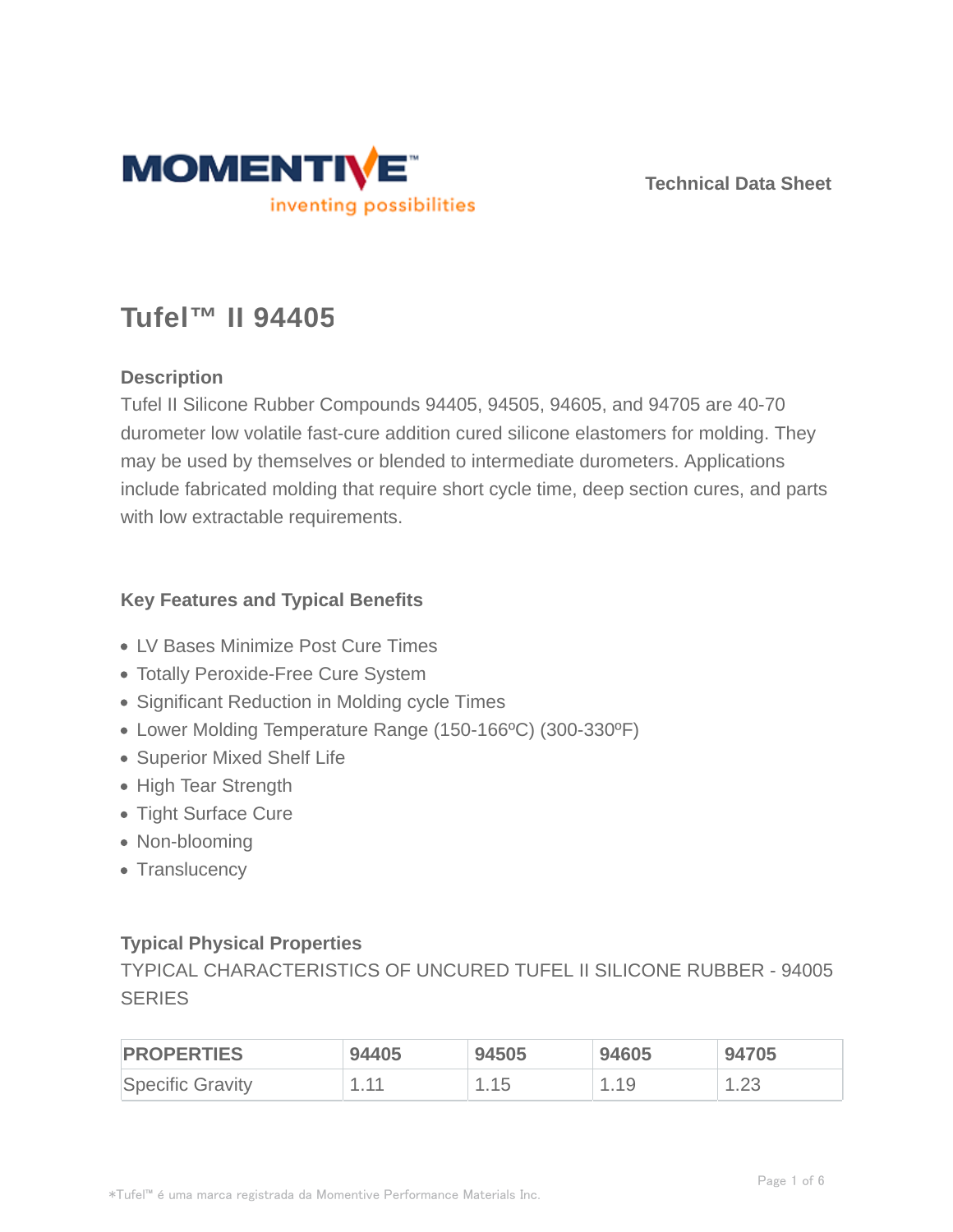| Appearance                                | Translucent | Translucent | Translucent | Translucent |
|-------------------------------------------|-------------|-------------|-------------|-------------|
| Polymer Classification<br>$(ASTM D-1418)$ | <b>VMQ</b>  | <b>VMQ</b>  | <b>VMQ</b>  | <b>VMQ</b>  |

TYPICAL RHEOLOGICAL PROFILE - MONSANTO ODR WITH 3° ARC @ 150°C (300°F)

| <b>Minimum Viscosity</b> | $1 - 6$     | $2 - 5$     | $2 - 7$     | $2 - 7$     |
|--------------------------|-------------|-------------|-------------|-------------|
| T1, Minutes              | $0.5 - 1.0$ | $0.5 - 1.0$ | $0.5 - 1.0$ | $0.5 - 1.0$ |
| T1, Minutes              | 33-48       | $32 - 52$   | $32 - 52$   | 60-90       |

TYPICAL PHYSICAL PROPERTIES OF TUFEL II SILICONE RUBBER - 94005 **SERIES**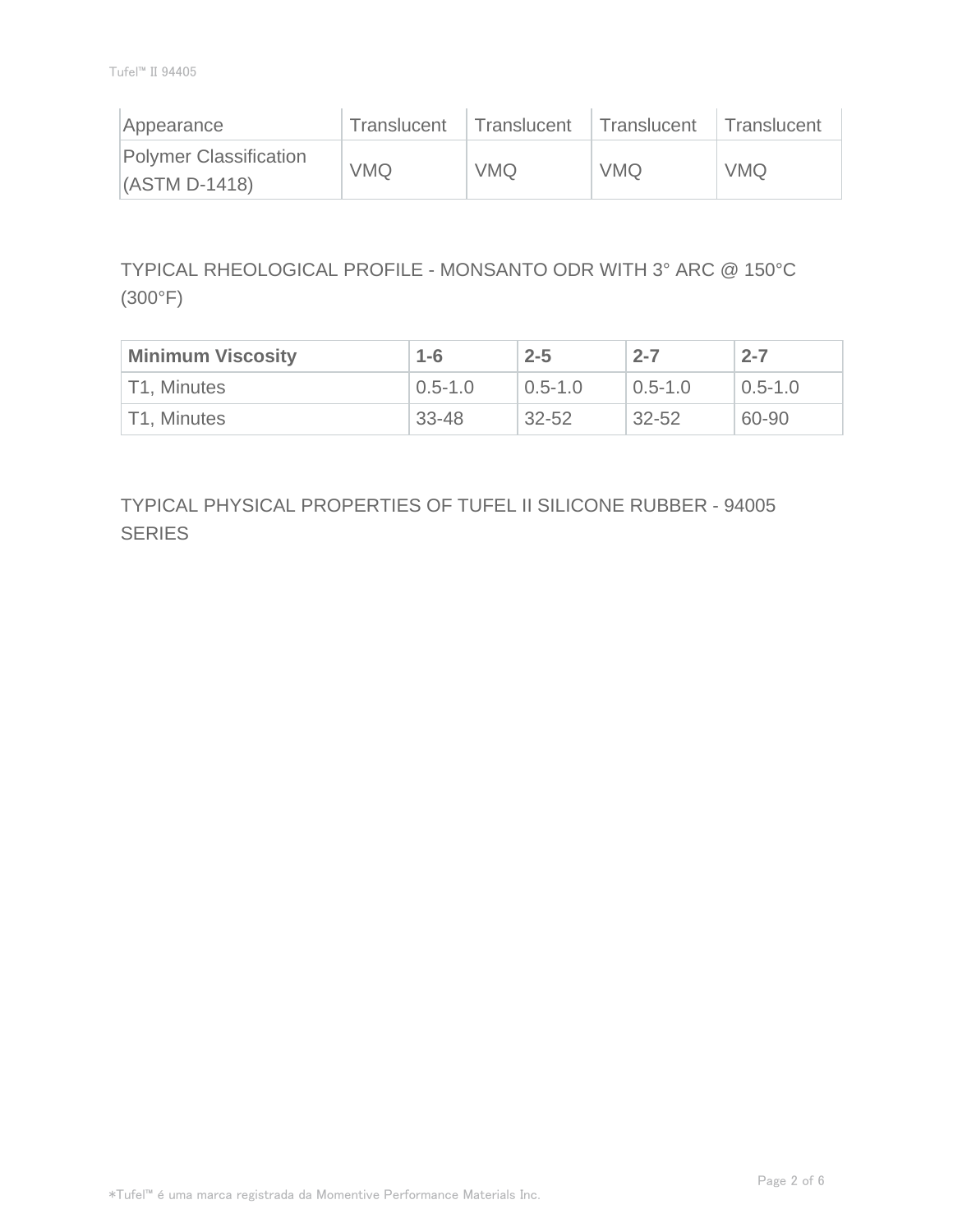| <b>ASTM</b> | PRESS CURE - 10 MINUTES @                     |      |      |      | 94405 94505 94605 94705 |
|-------------|-----------------------------------------------|------|------|------|-------------------------|
|             | <b>METHOD</b> 177°C (350°F)                   |      |      |      |                         |
| D-2240      | Hardness, Durometer A                         | 40   | 47   | 57   | 72                      |
| $D-412$     | Tensile Strength, psi                         | 1320 | 1325 | 1250 | 1340                    |
|             | <b>MPa</b>                                    | 9.1  | 9.1  | 8.6  | 9.2                     |
| $D-412$     | Elongation, %                                 | 890  | 930  | 750  | 600                     |
| $D-624$     | Tear Resistance, Die B, ppi                   | 230  | 250  | 240  | 325                     |
|             | KN/M                                          | 40.4 | 43.9 | 42.1 | 57.0                    |
| $D-412$     | Tensile Modulus @ 100% psi                    | 140  | 175  | 250  | 500                     |
|             | <b>MPa</b>                                    | 1.0  | 1.2  | 1.7  | 3.4                     |
|             | POST CURE 2 HOURS @ 177°C (350°F)             |      |      |      |                         |
| $D-2240$    | Hardness, Durometer A                         | 43   | 52   | 62   | 74                      |
| $D-412$     | Tensile Strength, psi                         | 1390 | 1400 | 1250 | 1340                    |
|             | <b>MPa</b>                                    | 9.6  | 9.7  | 8.6  | 9.2                     |
| $D-412$     | Elongation, %                                 | 780  | 880  | 690  | 580                     |
| $D-624$     | Tear Resistance, Die B, ppi                   | 230  | 270  | 260  | 325                     |
|             | KN/M                                          | 40.4 | 47.4 | 45.6 | 57.0                    |
| $D-624$     | Tensile Modulus @ 100% psi                    | 175  | 225  | 320  | 530                     |
|             | <b>MPa</b>                                    | 1.2  | 1.6  | 2.2  | 3.7                     |
| D-395       | Compression Set, %<br>22 hrs. @ 150°C (300°F) | 20   | 20   | 23   | 18                      |

## **Regulatory Compliance**

A representative sample of an analogous product to Tufel ll 94405 met the requirements of USP Class VI and ISO 10993 under Good Laboratory Practices (GLP).

- Listed as UL 94 HB (File No. E205753)
- The ingredients are listed in the BfR recommendation XV "Silicones" (1)
- Compositionally compliant with 21 CFR 177.2600 Rubber articles intended for repeated  $use^{(2)}$

(1) Producer of the final article needs to test and confirm that the final product meets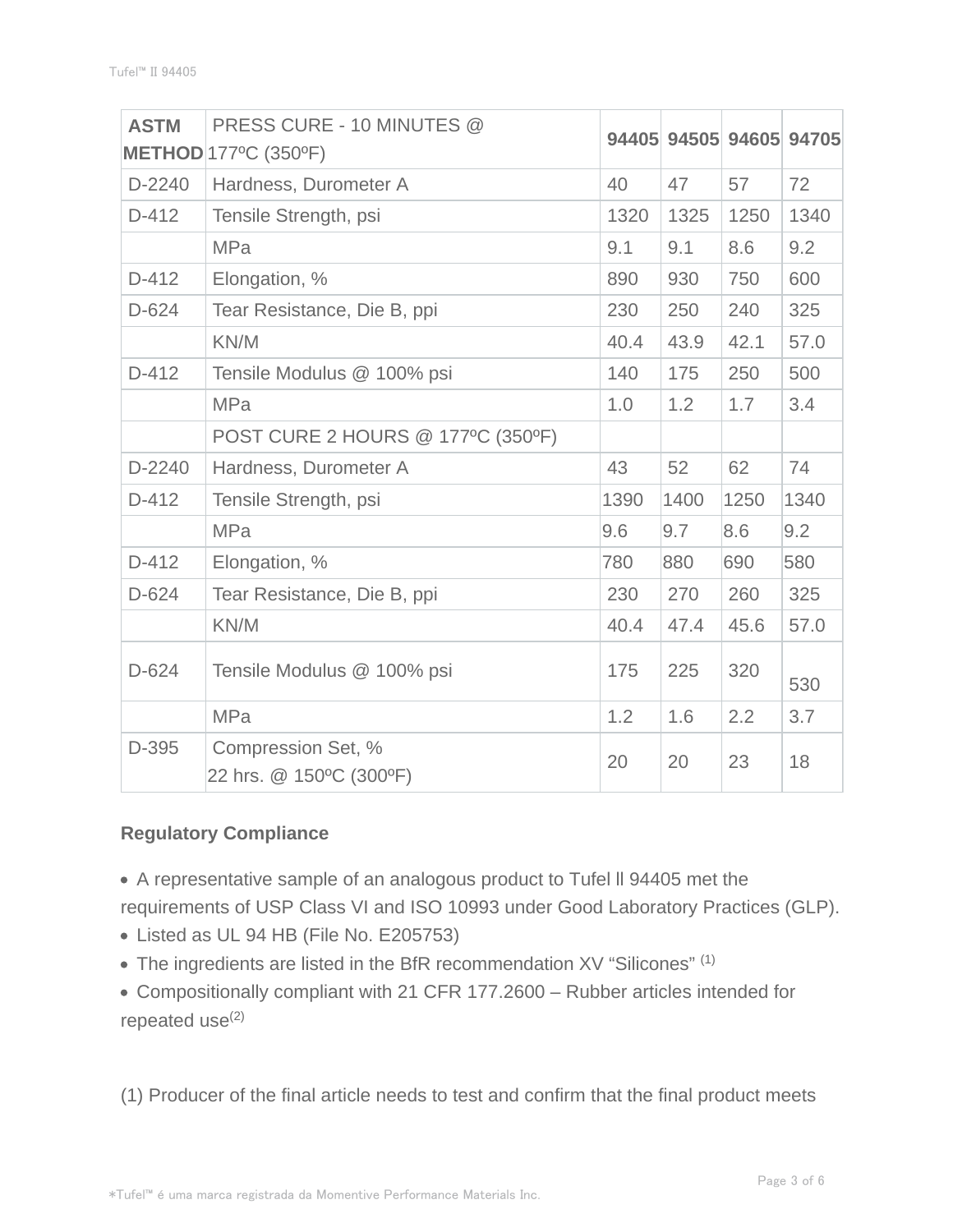the extraction limits of BfR XV or corresponding EU legislation. (2) It is the responsibility of the user to determine that the final product complies with the extractive limitations and other requirements of 21 CFR 177.2600, under their specific manufacturing procedures

#### **Patent Status**

Nothing contained herein shall be construed to imply the nonexistence of any relevant patents or to constitute the permission, inducement or recommendation to practice any invention covered by any patent, without authority from the owner of the patent.

#### **Product Safety, Handling and Storage**

Customers should review the latest Safety Data Sheet (SDS) and label for product safety information, safe handling instructions, personal protective equipment if necessary, emergency service contact information, and any special storage conditions required for safety. Momentive Performance Materials (MPM) maintains an aroundthe-clock emergency service for its products. SDS are available at www.momentive.com or, upon request, from any MPM representative. For product storage and handling procedures to maintain the product quality within our stated specifications, please review Certificates of Analysis, which are available in the Order Center. Use of other materials in conjunction with MPM products (for example, primers) may require additional precautions. Please review and follow the safety information provided by the manufacturer of such other materials.

#### **Limitations**

Customers must evaluate Momentive Performance Materials products and make their own determination as to fitness of use in their particular applications.

**Contact Information** Email commercial.services@momentive.com

**Telephone**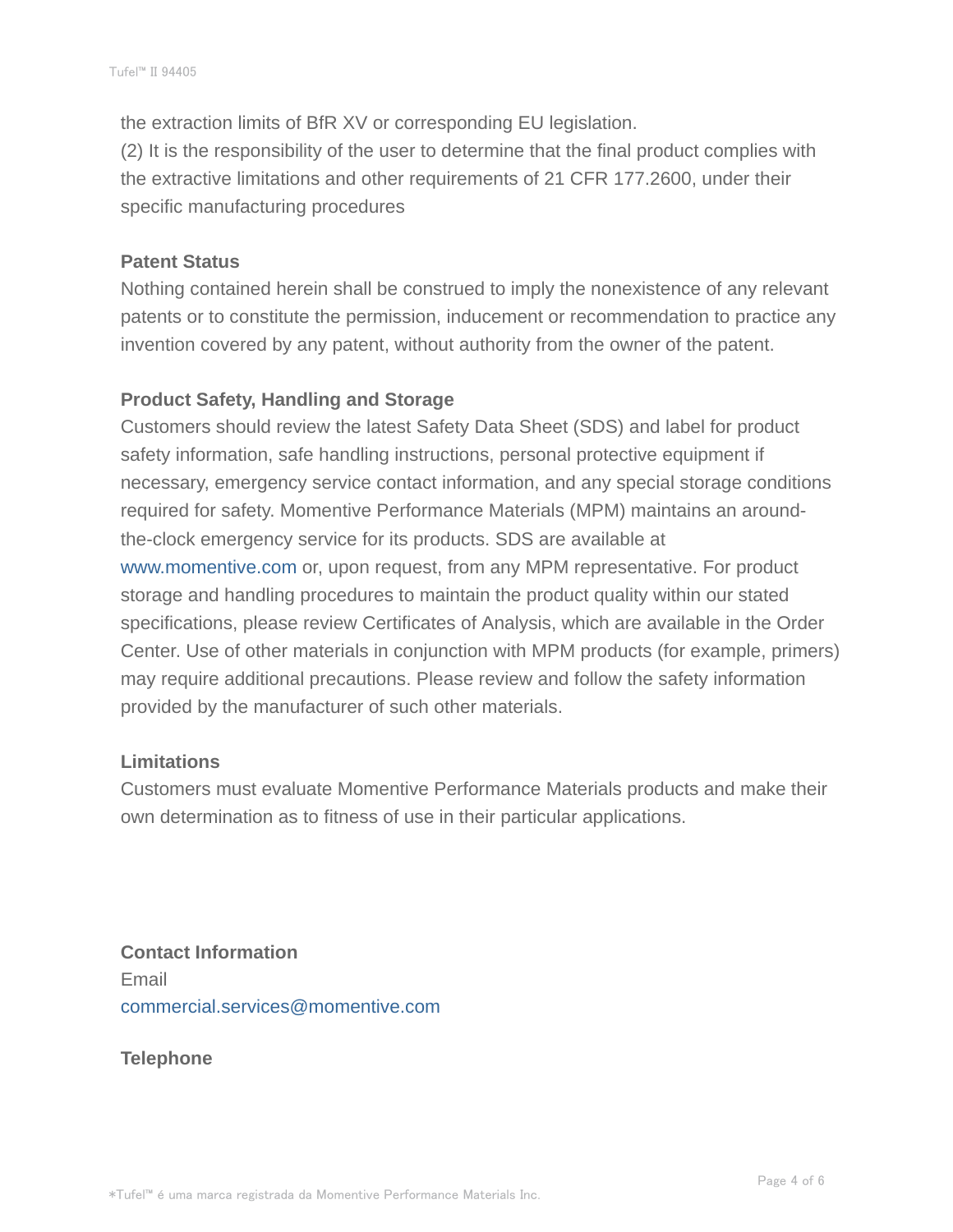| <b>Americas</b>      | <b>Latin America</b> | <b>EMEAI- Europe, Middle</b><br>East, Africa & India | <b>ASIA PACIFIC</b> |
|----------------------|----------------------|------------------------------------------------------|---------------------|
| +1 800 295 2392      | <b>Brazil</b>        | <b>Europe</b>                                        | <b>China</b>        |
| Toll free*           | +55 11 4534 9650     | +390510924300                                        | 800 820 0202        |
| +704 805 6946        | Direct Number        | Direct number                                        | Toll free           |
| <b>Direct Number</b> |                      |                                                      | +86 21 3860 4892    |
|                      |                      |                                                      | Direct number       |
| *All American        | <b>Mexico</b>        | India, Middle East &                                 | Japan               |
| countries            | +52 55 2169 7670     | <b>Africa</b>                                        | +81 3 5544 3111     |
|                      | <b>Direct Number</b> | + 91 44 71212207                                     | Direct number       |
|                      |                      | Direct number*                                       |                     |
|                      |                      | *All Middle Eastern                                  | <b>Korea</b>        |
|                      |                      | countries, Africa, India,                            | +82 2 6201 4600     |

For literature and technical assistance, visit our website at: www.momentive.com

#### **DISCLAIMER:**

**THE MATERIALS, PRODUCTS AND SERVICES OF MOMENTIVE PERFORMANCE MATERIALS INC. AND ITS SUBSIDIARIES AND AFFILIATES (COLLECTIVELY "SUPPLIER"), ARE SOLD SUBJECT TO SUPPLIER'S STANDARD CONDITIONS OF SALE, WHICH ARE INCLUDED IN THE APPLICABLE DISTRIBUTOR OR OTHER SALES AGREEMENT, PRINTED ON THE BACK OF ORDER ACKNOWLEDGMENTS AND INVOICES, AND AVAILABLE UPON REQUEST. ALTHOUGH ANY INFORMATION, RECOMMENDATIONS, OR ADVICE CONTAINED HEREIN IS GIVEN IN GOOD FAITH, SUPPLIER MAKES NO WARRANTY OR GUARANTEE, EXPRESS OR IMPLIED, (i) THAT THE RESULTS DESCRIBED HEREIN WILL BE OBTAINED UNDER END-USE CONDITIONS, OR (ii) AS TO THE EFFECTIVENESS OR SAFETY OF ANY DESIGN INCORPORATING ITS PRODUCTS, MATERIALS, SERVICES, RECOMMENDATIONS OR ADVICE. EXCEPT AS PROVIDED IN SUPPLIER'S STANDARD CONDITIONS OF SALE, SUPPLIER AND ITS REPRESENTATIVES SHALL IN NO EVENT BE RESPONSIBLE FOR ANY LOSS RESULTING FROM ANY USE OF ITS MATERIALS, PRODUCTS OR SERVICES DESCRIBED HEREIN.** Each user bears full responsibility for making its own determination as to the suitability of Supplier's materials, services, recommendations, or advice for its own particular use. Each user must identify and